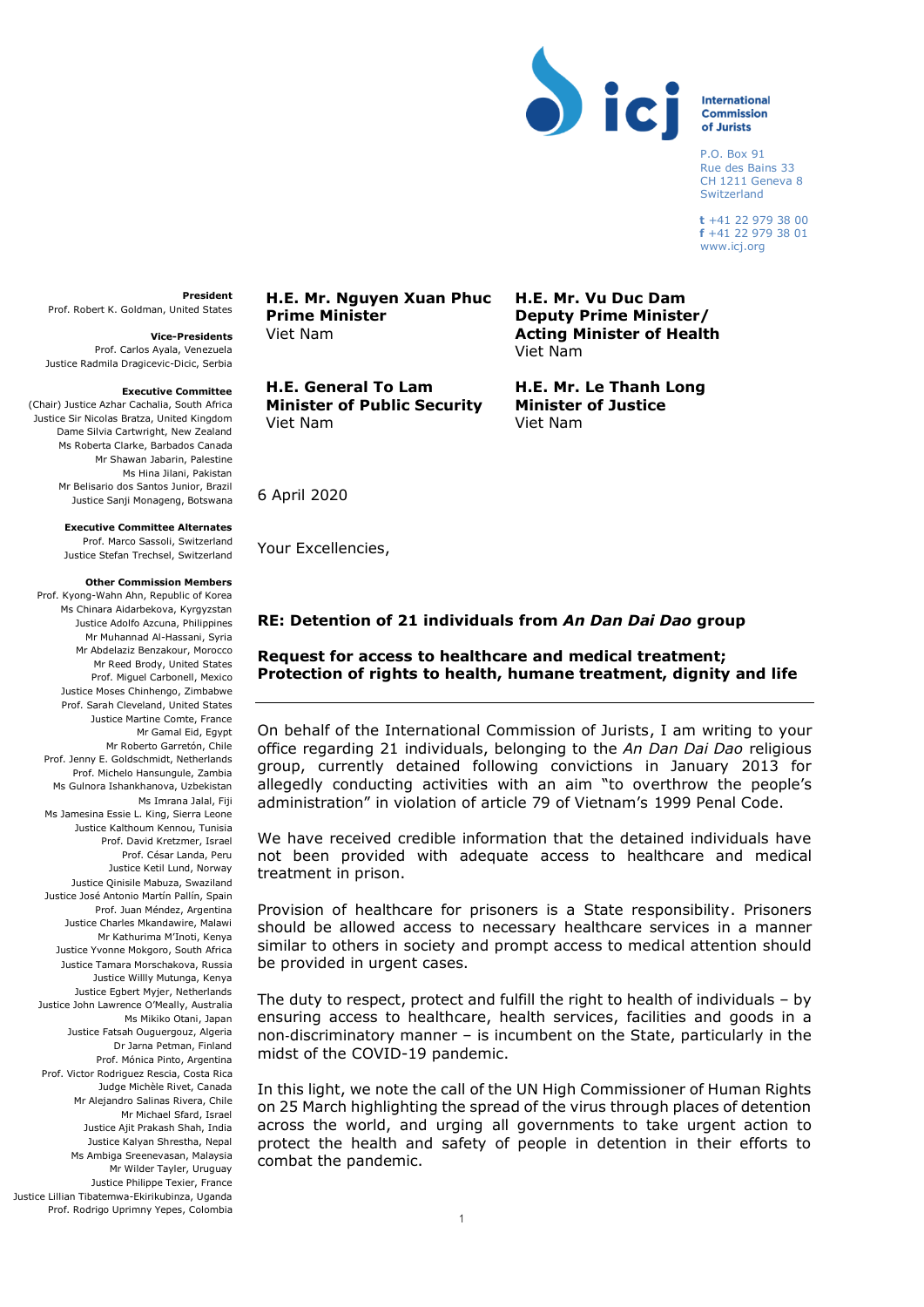We urge your offices to conduct medical examinations and risk assessments of all detainees and release detainees particularly vulnerable to the virus, including older detainees and those who are sick or suffering from pre-existing medical conditions – including the 21 individuals.

One of the detainees from the *An Dan Dai Dao* group has already died. In October 2019, *Doan*  **Dinh Nam** (aged 68/Male) passed away due to kidney failure in Xuyen Moc prison where he was being held. The ICJ has received credible information, according to which he was not provided with requisite medical attention, including daily dialysis treatments. In May 2019, his family had submitted a request for temporary suspension of his prison sentence due to his illheath, which was denied.

Of the remaining 21 detainees, the ICJ has received information according to which most have not been provided adequate access to healthcare and medical treatment, including in particular, these persons with serious health conditions:

- 1. *Phan Van Thu* (also known as 'Tran Cong') (aged 72/Male)
- 2. *Ta Khu* (aged 73/Male)
- 3. *Phan Thanh Y* (aged 72/Male)
- 4. *Vo Ngoc Cu* (aged 69/Male)
- 5. *Le Phuc* (aged 69/Male)
- 6. *Vo Tiet* (aged 68/Male)
- 7. *Do Thi Hong* (aged 63/Female)
- 8. *Tran Phi Dung* (aged 54/Male)

We would be grateful for any information that would clarify the situation of these detainees.

The failure to provide necessary treatment to the detainees leave them vulnerable to deterioration of serious pre-existing medical conditions – in violation of the State's obligations to protect their rights to health, humane treatment, dignity, life and freedom from torture and cruel, inhuman or degrading treatment.

The scope of duty regarding the provision of healthcare for prisoners is set out in Rules 24 to 35 of the revised United Nations Standard Minimum Rules for the Treatment of Prisoners ("Nelson Mandela Rules"), a copy of which is *annexed* for your convenience. These Rules were adopted on 17 December 2015 by the consensus of all UN States, including Vietnam, in UN General Assembly Resolution 70/175.

In the context of COVID-19, we are also concerned that your authorities' failure to provide the detainees with equal access to healthcare and medical attention can result in their greater vulnerability to contracting the virus within detention.

We therefore urgently request your offices take immediate steps to:

- Ensure that the responsible authorities provide the detained individuals with access to adequate, prompt and continuous healthcare and medical attention, in line with Vietnam's Constitution, and the International Covenant on Civil and Political Rights (ICCPR) and the International Covenant on Economic, Social and Cultural Rights (ICESCR) – both to which Vietnam is a State party. Such provision should also be in accordance with the United Nations Standard Minimum Rules for the Treatment of Prisoners ("Nelson Mandela Rules"), which should be fully implemented;
- Ensure that the responsible authorities meet the State's obligations to provide equal right of access to healthcare, health facilities, goods and services to all prisoners and detained individuals;
- Conduct medical examinations and risk assessments of all persons held in detention, and release those particularly vulnerable to the COVID-19 virus, including older detainees and those who are sick or suffering from pre-existing medical conditions, including the 21 individuals, and in particular the eight individuals specified above;